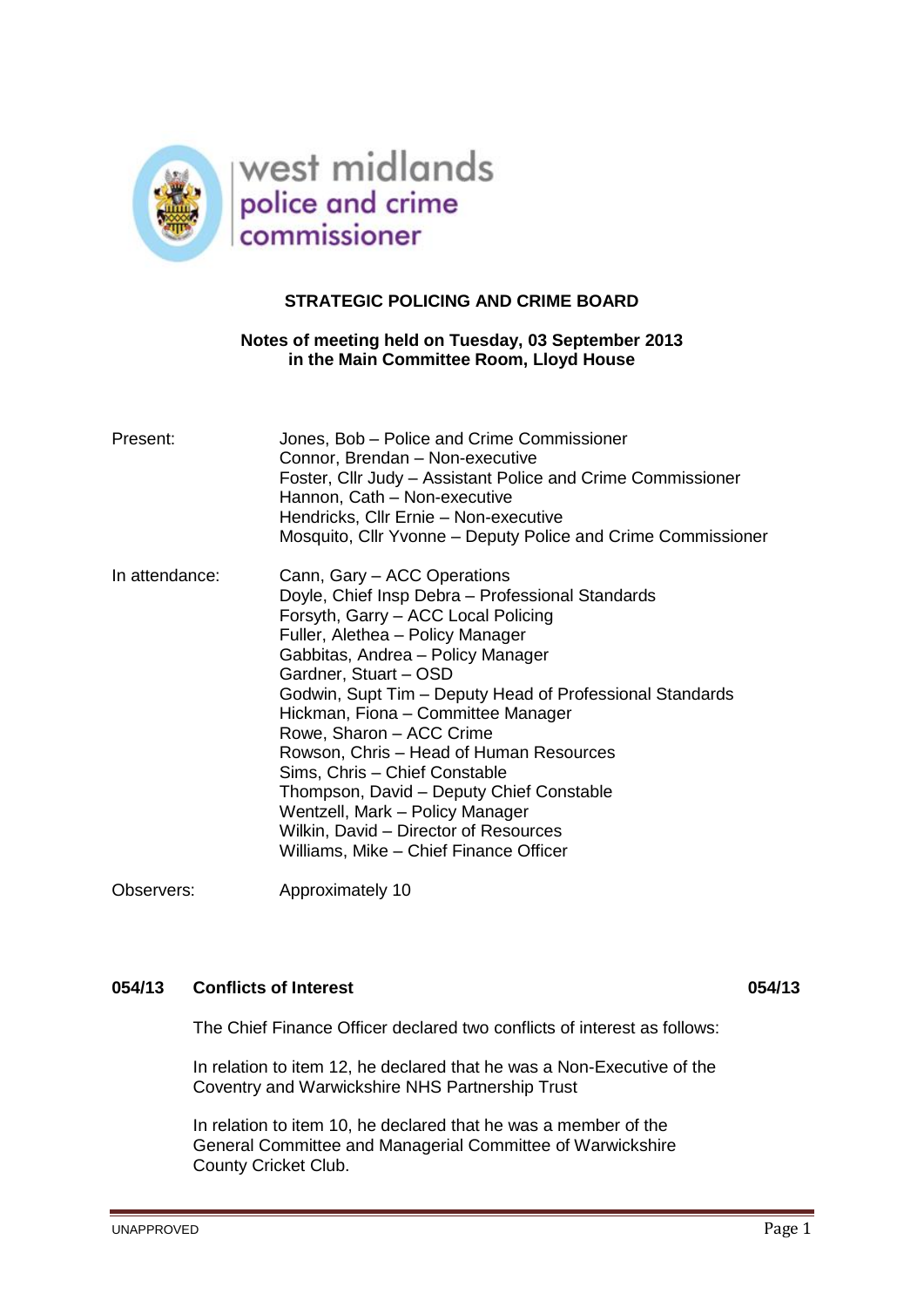# **055/13 Apologies 055/13**

Apologies had been received from Cllr Faye Abbott, Cllr Tim Sawdon and the Chief Executive.

## **056/13 Notes of the Last Meeting 056/13**

The Board approved the notes of:

- a) the meeting held on 02 July 2013 in public
- b) the meeting held on 02 July 2013 in private
- c) the meeting held on 16 July 2013 in public
- d) the meeting held on 16 July 2013 in private

## **057/13 Public Questions 057/13**

No questions from the public had been received.

#### **058/13 Finance: Revenue and Capital Monitoring and Financial Health Indicators – July 2013 058/13**

The Chief Finance Officer and the Director of Resources introduced the report which provided the revenue and capital monitoring position and financial health indicators as at July 2013.

The Board considered the report and during the discussion noted that:

- the financial health indicators had been developed some time ago when the Police Authority had been in existence;
- In appendix 1, the reference to 'agency' in the subjective  $\bullet$ breakdown related to external funding activity. The variance between the current significant underspend and the outturn overspend related predominately to counter terrorism activity.

## **059/13 Procurement and Consultation Strategy 059/13**

The Chief Finance Officer introduced the report which provided background information about Force procurement activity and recommended a consultation event prior to developing a new procurement strategy.

The Board considered the report and supported the Commissioner's intention to take to proposed procurement strategy to the Police and Crime Panel in November as a pre-decision scrutiny item.

The Board noted that:

The Force was currently doing some work with the Local Enterprise Partnerships (LEPs) and would work with the West Midlands Office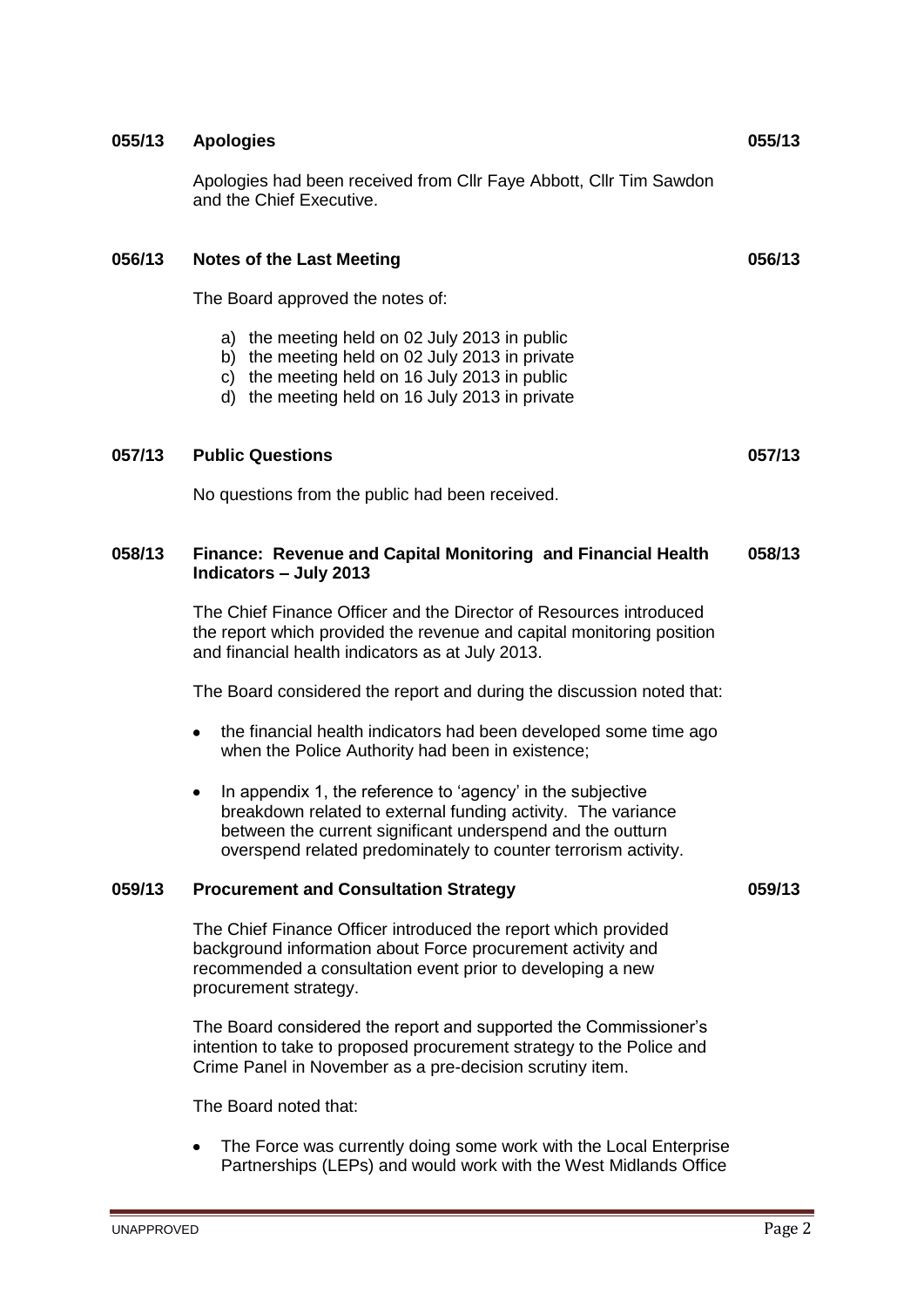for Policing and Crime in this regard.

- **ACTION On a quarterly basis, future finance reports would include a list of contracts due to be renewed.**
- **ACTION A separate report on the interpretation services contract would be submitted to the Board when that contract was due to be reviewed/renewed.** *A note has been made on the work plan to include a report at the July 2014 meeting*

#### **060/13 Performance against the 2013-14 Milestones and Deliverables in the Police and Crime Plan 060/13**

Stuart Gardner delivered a presentation on performance to supplement the written report. *(A copy of the presentation was subsequently circulated to the Board.)* The presentation included August data that had not been available for inclusion in the written report.

ACCs Sharon Rowe and Garry Forsyth were in attendance to answer questions, particularly about areas of concern.

During the discussion, the Board noted that:

- ACCs Rowe and Forsyth were jointly chairing a gold group which had been set up to gain a better understanding of the specific areas of performance where there were concerns and to put in place plans to address them.
- The main areas of concern were the increases in:
	- $\circ$  public place offending which could be attributed in part to the good weather over the summer;
	- $\circ$  theft shops and stalls which could be attributed in part with the change in recording practices. The Force now had a better understanding of the offenders and was working with the business sector to try to design out crime. Although local businesses were very co-operative, sometimes national store directives were problematic. The Force was working with the ACPO lead at a national level in this area.;
	- $\circ$  overall crime and criminal damage there were spikes in particular areas. There was an increase in vehicle crime in Solihull for example;
	- $\circ$  violence there were two delivery plans in place to deal with violence associated with the night time economy;
	- o domestic violence which could be attributed in part to increased levels of reporting. A greater proportion of police time was now spent on this area and the Force was accordingly re-shaping its activities away from acquisitive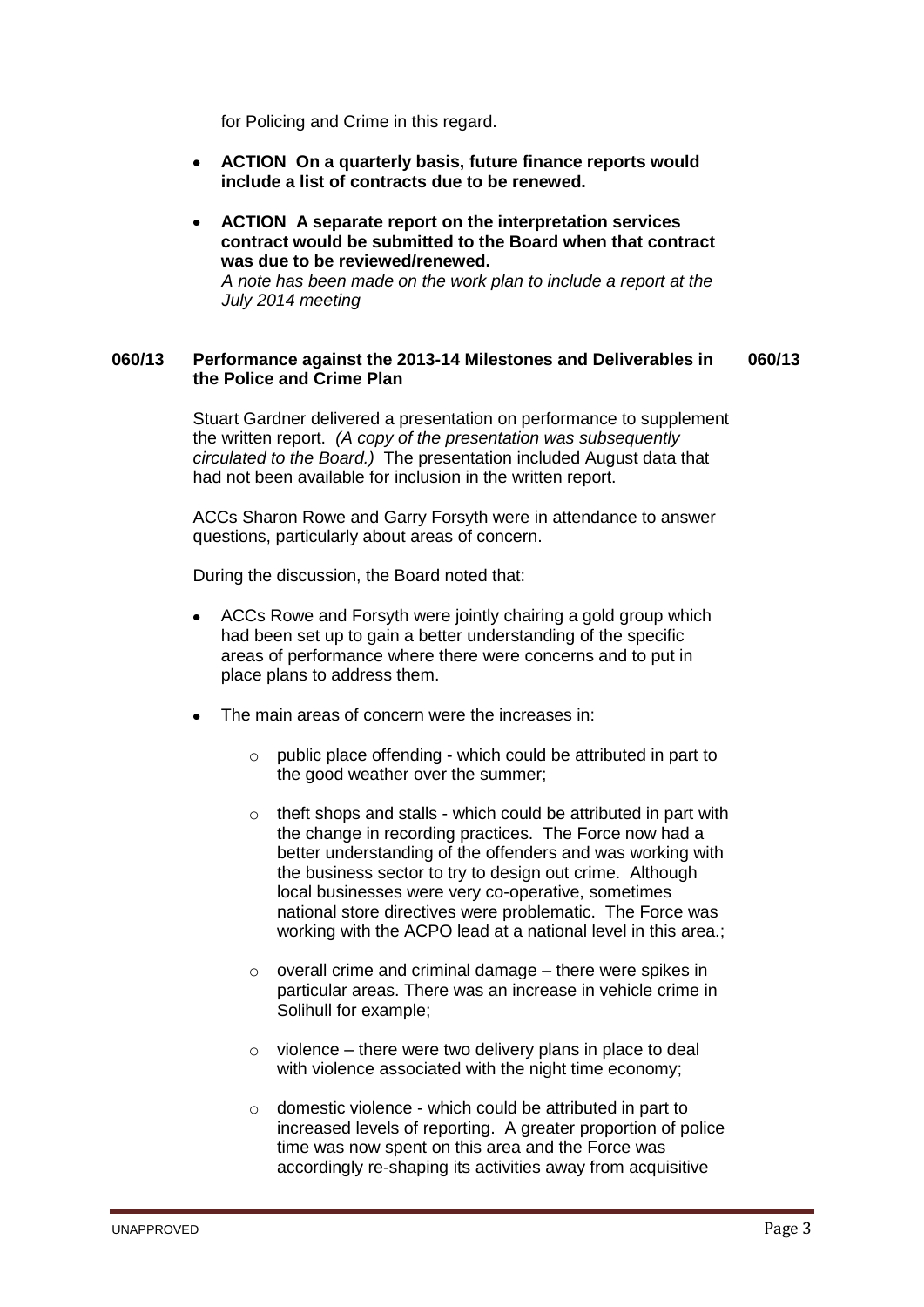and towards domestic violence. **ACTION. An update on Operation Sentinel (a force-wide initiative aimed at targeting members of the community who are most vulnerable) would be provided at a future meeting;** *A note has been made on the work plan to include a report at the November 2013 meeting.*

- o hate crime.
- the Force had set up a satisfaction delivery group. A need to focus on vehicle crime had been identified.
- A flattening out of the downward trend in crime was inevitable, given the very low crime figures experienced last summer.

The Board would continue to monitor the crime figures carefully particularly in the areas of hate crime and domestic violence.

The Commissioner expressed concerns about continued reductions in funding. While the Force would continue to innovate to fight and reduce crime, there would be a limit to how far it could go.

## **061/13 BME progression and promotion 061/13**

This item was moved up the agenda to accommodate another meeting that the Head of Human Resources had to attend.

The Head of Human Resources, on behalf of ACC Marcus Beale, introduced the report which provided an update on black and minority ethnic (BME) representation and progression within the Force.

The Board considered the report and made a number of comments on the draft strategy and the planned activities, including the following.

- It would be helpful to include deliverables and milestones in the strategy
- It would be helpful to include a statement of intent in the strategy about working with staff support associations and the value that they could add. This might also include a reference to the purpose of the associations.
- Staff support associations could help with retention issues
- More could be done in schools in respect of recruitment and awareness of careers in the Force
- $\bullet$ A cautious approach should be taken to matching workforce demography to local policing unit (LPU) demography.

The Board noted that the College of Policing (CoP) intended to develop a policy similar to the Force's draft strategy and agreed that national support from the CoP would be very welcome. There was now an opportunity to influence national and local policy.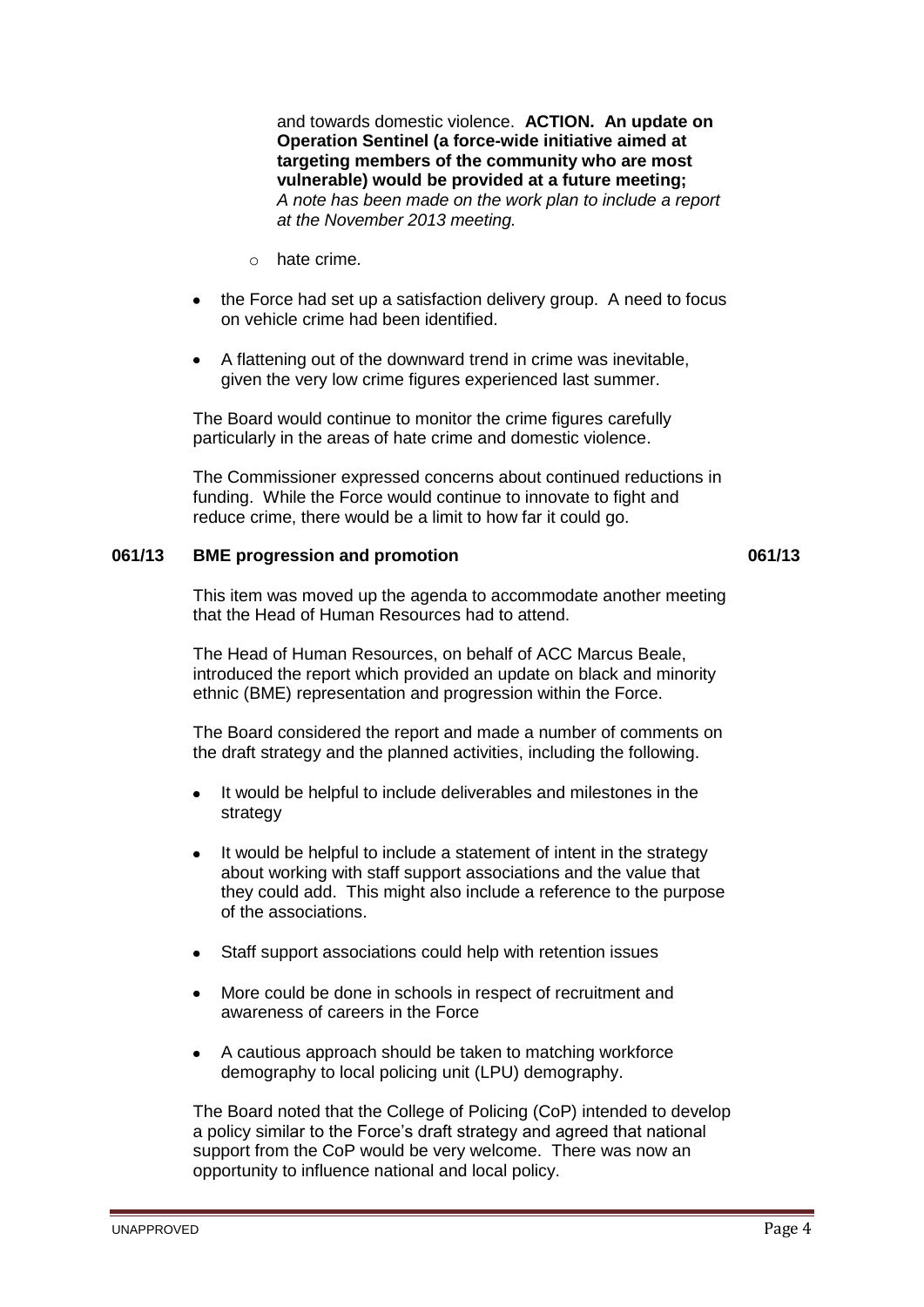## **062/13 Professional Standards 062/13**

ACC Cann introduced the report which provided an overview of the recent work of the Force Professional Standards Department.

The Board considered the report and praised the Force for the clarity and transparency of the report which it believed would do much to enhance public confidence.

Supt Tim Godwin and Chief Inspector Debra Doyle were in attendance to answer questions from the Board.

The discussion focused on the following areas.

IPCC

The Board observed that there were long delays in closing cases which had been sent to the IPCC. The Board acknowledged that the IPCC had resources issues and noted that the Force was hosting a training day for five IPCC Commissioners.

Resignation of officers whilst under investigation

The Board observed that the public were concerned about cases where officers resign whilst under investigation. This was a difficult issue involving the need to balance costs, expenses and legal issues, for example, and would be best discussed outside the meeting. There was clearly a need to balance pragmatism and public confidence. The Board noted, however, that where criminal proceedings were involved, such proceedings would continue whether or not the officer or staff had resigned. It also noted that the CoP was working on the possible development of a national register from which officers could be struck off.

#### **063/13 West Midlands Office for Policing and Crime Casework 063/13**

Andrea Gabbitas introduced the report which updated the Board on the casework and correspondence received and managed by the West Midlands Office for Policing and Crime (WMOPC).

The Board considered the report and made the following observations.

- WMOPC and the Professional Standards Department (PSD) had an excellent relationship. PSD were very timely in responding to requests for information from WMOPC. Other areas of the Force were less so, as were external bodies. This was real challenge when trying to respond to correspondents within twenty working days.
- Some people who had exhausted the complaints against the police system, appeared to be turning now to the Commissioner to deal with their complaint.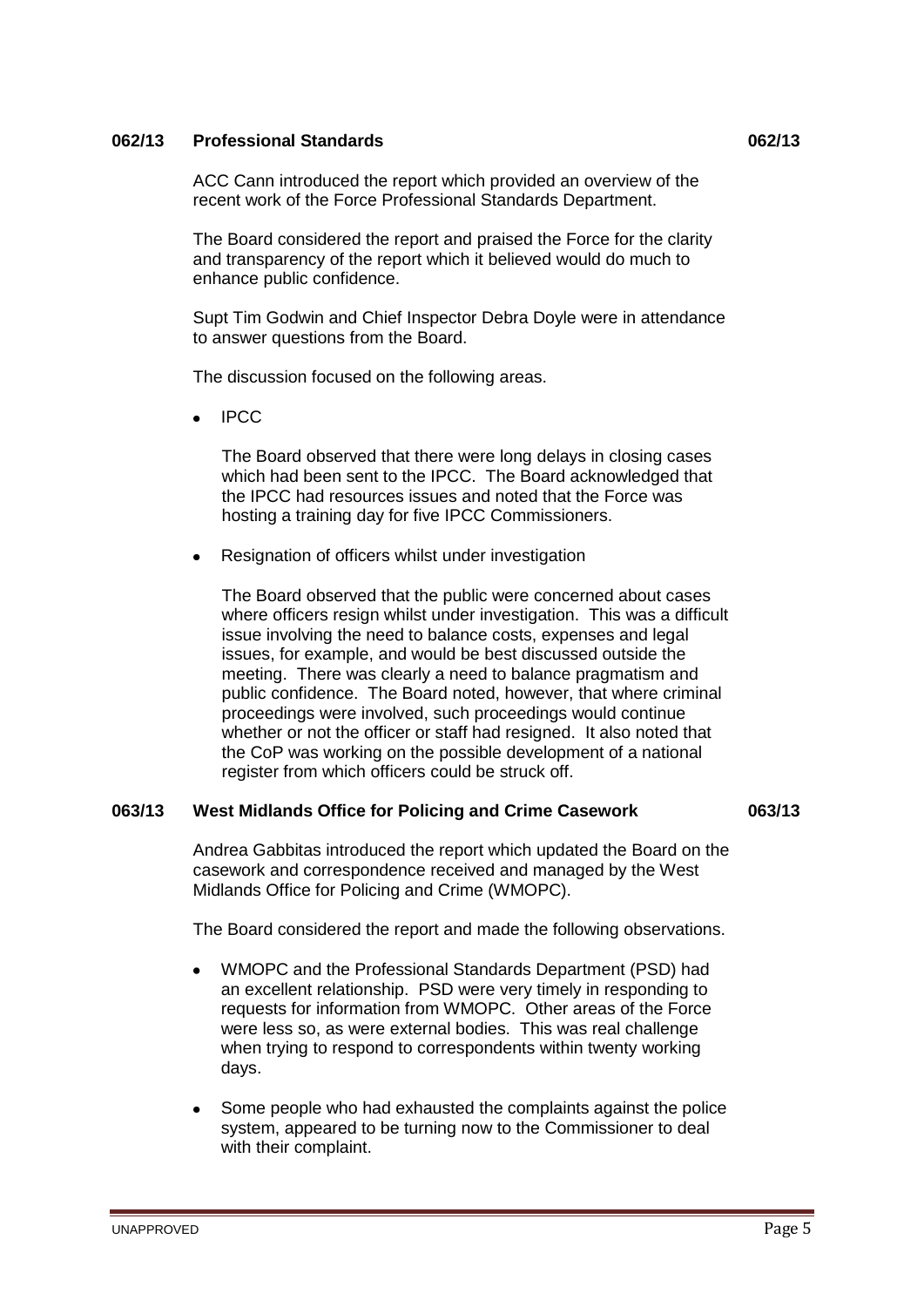- One area of concern was around the number of people with mental health issues who contacted the WMOPC.
- It might be helpful to categorise the types of complaints that the WMOPC received. **ACTION WMOPC would look into the feasibility of classifying complaints using the national classifications that police forces used.** *The WMOPC current IT system does not support such classifications. In addition, the types of complaints received rarely fall into these classifications*

The Commissioner highly commended the WMOPC casework staff who had responded very well in their new role to the large amounts of correspondence and casework. Each month the WMOPC was receiving as many complaints as the police authority had received in its entire existence. This was an area that was likely to grow and resources might need to be realigned as part of the Stage 2 Transfer process to cope with this growth.

## **064/13 ACC Operations Portfolio Update 064/13**

ACC Cann introduced the report which provided an overview of his portfolio which included operations and criminal justice.

The Board considered the report and the discussion focused on:

- National Police Air Service (NPAS)
	- o Although the Board still had some concerns about the transition to NPAS, it would be difficult to go against the direction of travel. The Chief Constable indicated that the lack of transparency had initially concerned him but following the work that ACC Cann had done over the past few months in this area, he was much more reassured.
	- o ACC Cann offered to provide Board Members, outside the meeting, a more detailed update on NPAS and how this would affect the provision of service to the West Midlands. This briefing would take place prior to the proposed entry of WMP into the NPAS arrangement on 2 October.
	- o **ACTION. The Force and the Commissioner would explore whether it would be possible for a representative from the West Midlands Police to attend the regional NPAS board meetings as an observer.**
	- o **ACTION. A further report on NPAS would be submitted to the Board at a later stage.** *A note has been made on the work plan to include a report at the February 2014 meeting.*
- Deaths in custody

The Board welcomed the news that there had been no deaths in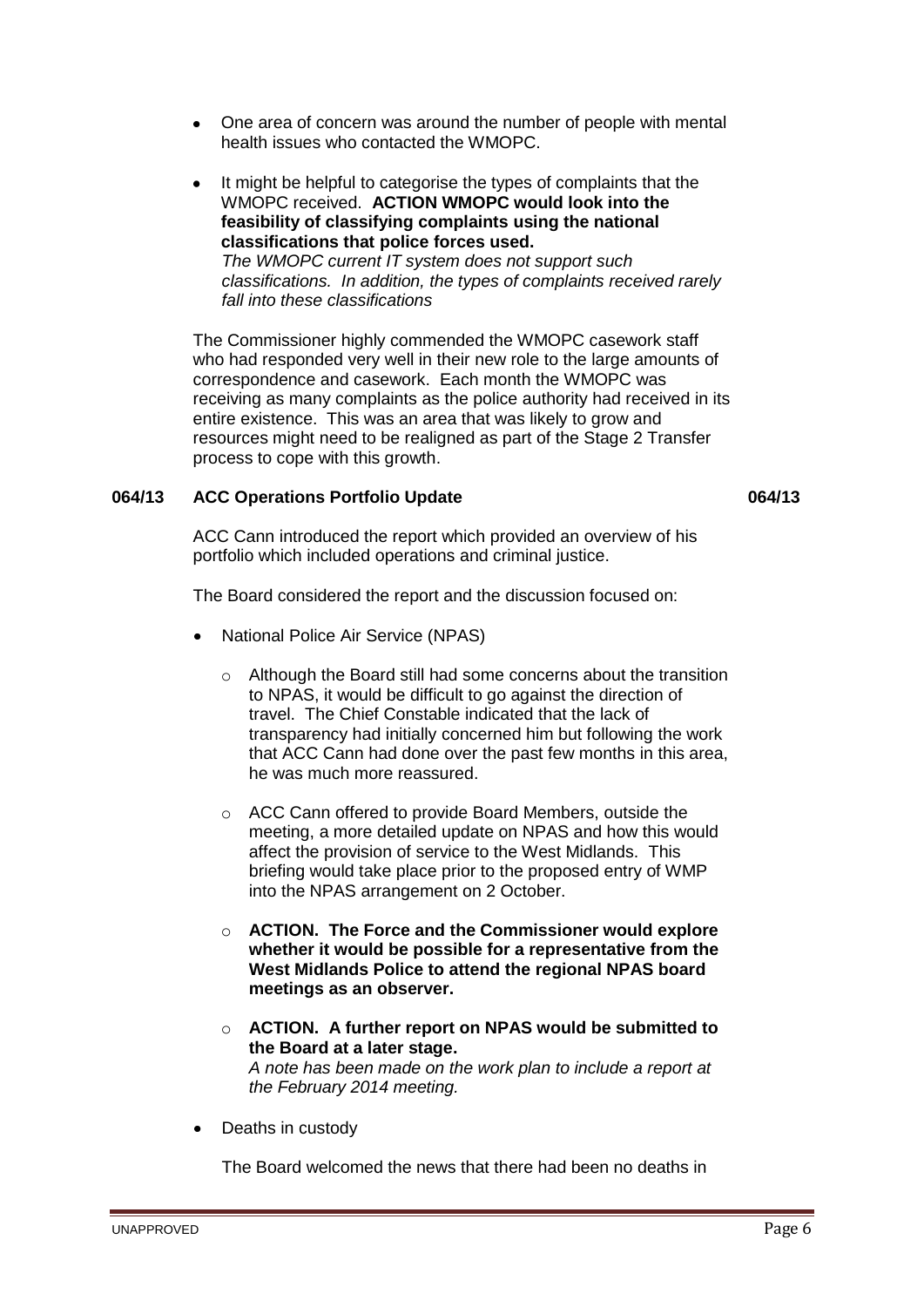custody or following release from custody in the West Midlands Police force area since 2010.

## **065/13 Mental Health and Learning Disabilities Summit 065/13**

Andrea Gabbitas introduced the report which informed the Board of the outcomes of the Mental Health and Learning Disabilities Summit that had taken place on Friday, 21 June.

The Board considered the report and supported the action plan, noting that the Force had been successful in its bid to take part in the Home Office street triage pilot (see item 4 of plan for action).

**ACTION. A report would be submitted to the Board in six months' time on progress against the action plan.** *A note has been made on the work plan to include this report in April 2014.*

The Commissioner and Deputy Commissioner thanked Chief Inspector Michael Brown and Chief Inspector Sean Russell for their excellent work in this area.

#### **066/13 Decision 066/13**

There were three draft decisions for discussion:

## **a) Outstanding Citizen and Outstanding Young Citizen Award Scheme**

Andrea Gabbitas introduced the report which sought the Board's comments on the Commissioner's proposed Outstanding Citizen and Outstanding Young Citizen Award Scheme.

The Board considered the report and supported the scheme.

## **ACTION The Commissioner would make a formal decision to approve the scheme.**

*The Commissioner made the decision on 4 September 2013. Decision WMPCC 034 2013 Outstanding Citizen and Outstanding Young Citizen Award Scheme can be found on the Commissioner's website [www.westmidlands-pcc.gov.uk](http://www.westmidlands-pcc.gov.uk/)*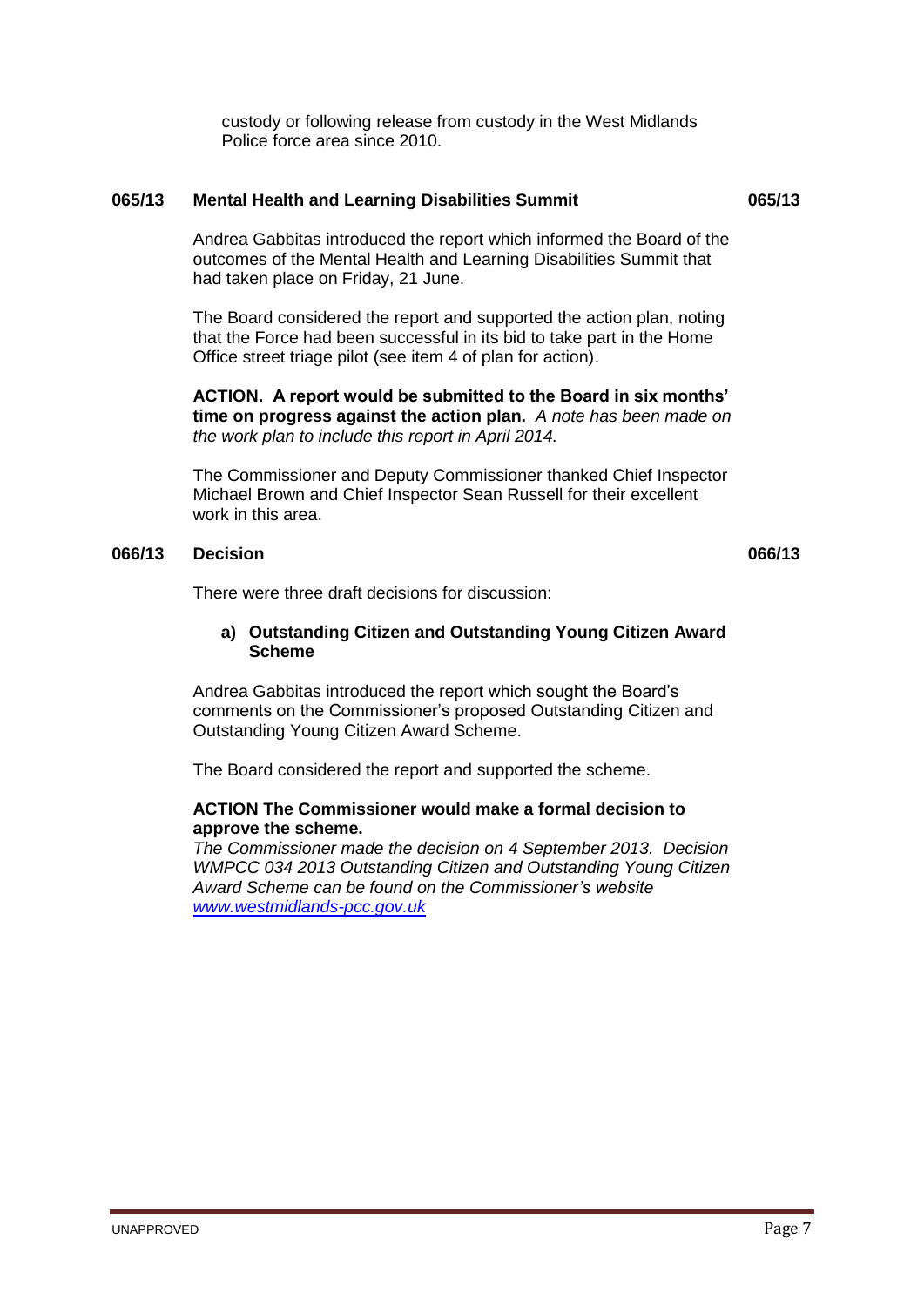# **b) Safer Travel Plan**

The Commissioner introduced the report which sought the Board's comments on the draft decision relating to the West Midlands Safer Travel Plan.

The Board considered the report and supported the West Midlands Safer Travel Plan, noting that final approval of the plan was scheduled to take place at the 9 September meeting of the West Midlands Integrated Transport Authority.

## **ACTION The Commissioner would make a formal decision to approve the draft West Midlands Safer Travel Plan.**

*The Commissioner made the decision on 4 September 2013. Decision WMPCC 035 2013 West Midlands Safer Travel Plan can be found on the Commissioner's website [www.westmidlands-pcc.gov.uk](http://www.westmidlands-pcc.gov.uk/)*

## **c) Invest to Save Budget – Domestic Homicide Review Research Project**

Alethea Fuller introduced the report which sought the Board's views on the bid for £50,000 from the Commissioner's Invest to Save budget by the seven community safety partnerships to commission research relating to domestic homicide reviews (DHRs).

The Board considered the report and made the following recommendations to the Commissioner.

- The Commissioner should grant £30,000 from the Invest to Save Budget, and retain an option to reconsider the allocation once the tendering process has been completed. This was because the Board considered that the cost of the research element of the bid appeared to be rather high given that only six reviews had been carried out. Existing national research could also be drawn upon in a desktop research exercise.
- In light of the above, the Commissioner should ask for the terms of reference to be broadened to include research and other significant DHRs nationally in order to influence the recommendations and to ensure that the recommendations were not restricted to the current six DHRs.
- The Commissioner should indicate that he would expect that there would be a commitment from partners to support and implement the recommendations from the research.

## **ACTION The Commissioner would make a formal decision to approve the business case subject to reflecting the recommendations made by the Board.**

*The Commissioner made the decision on 4 September 2013. Decision WMPCC 036 2013 Invest to Save Budget Business Case – Domestic Homicide Review Research Project can be found on the Commissioner's website [www.westmidlands-pcc.gov.uk](http://www.westmidlands-pcc.gov.uk/)*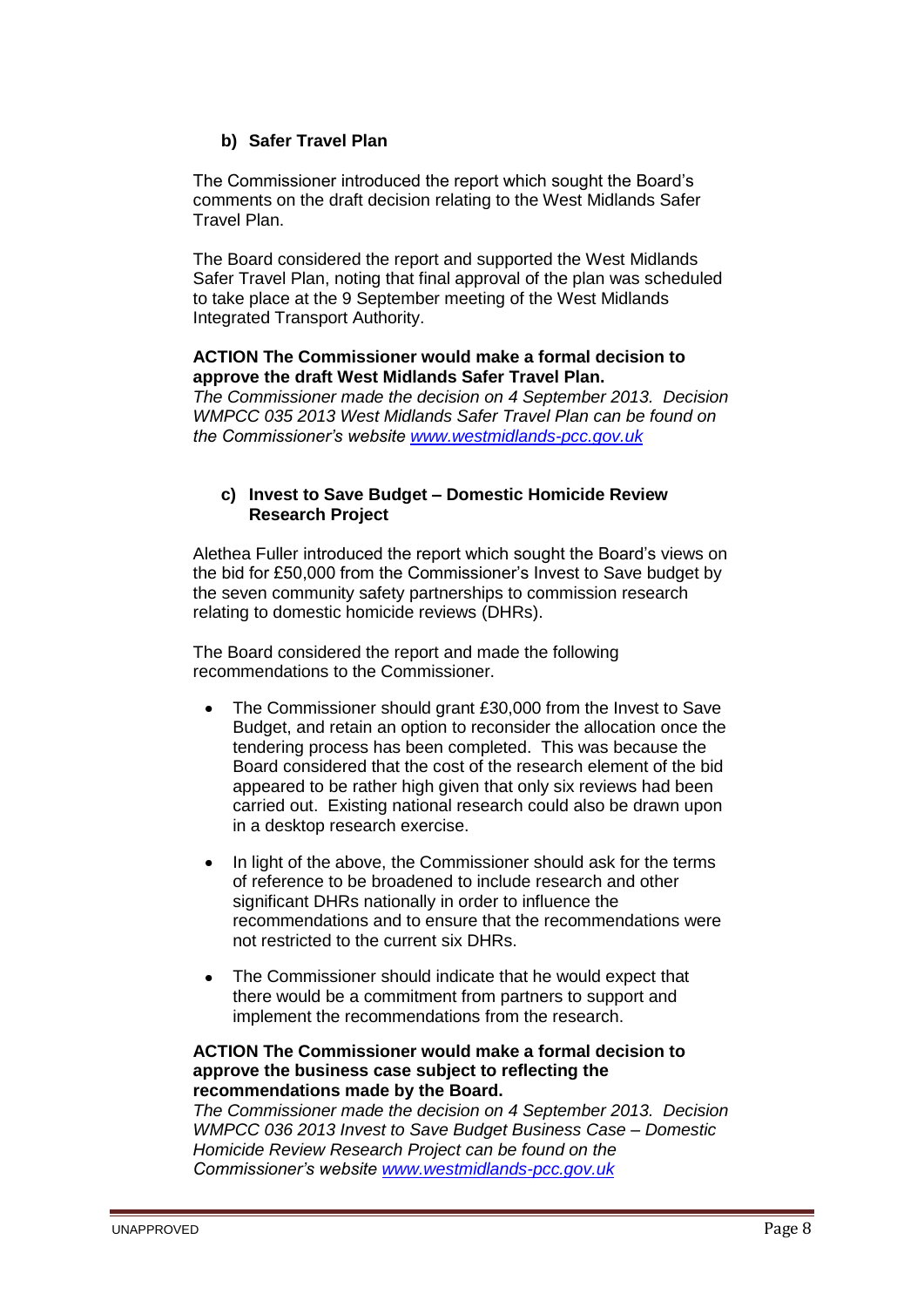## **067/13 Referrals from Local Policing and Crime Boards, Police and Crime 067/13 Panel and partner bodies**

There were no referrals from Local Policing and Crime Boards, the Police and Crime Panel or partner bodies. No thematic issues had yet been raised by any members of the Board.

#### **068/13 Chief Constable Update 068/13**

The Chief Constable gave an oral update on the series of events over the summer which had resulted in a week of tensions. There were three particular incidents:

- The EDL protest and counter protests
- The pattern of bombs set outside mosques
- $\bullet$ The earlier fatal stabbing of Mohammed Saleem outside a mosque

This was one of the largest operations the Force had carried out for a long time, involving counter terrorism policing and an exercise in community reassurance and security.

A Ukrainian national had been charged with acts of terrorism which included the murder as well as the bombings and his trail was likely to be in January 2014.

The EDL protest had been larger than expected and the counter protests had been smaller than expected. The latter could be attributed to the excellent work of the communities of the West Midlands.

The debriefing on the operation provided an opportunity for significant learning for the Force. The Force had received plaudits from the Home Office and others for the success of the operation. The Chief Constable thanked ACCs Beale and Rowe and the whole of the Force team for their efforts. The Commissioner commended the Force on the operation and, in particular, for its work with local communities which provided strong links which could be built upon in the future.

|        | <b>Outstanding Actions from Previous Meetings</b>                                                                                                                                                               |        |
|--------|-----------------------------------------------------------------------------------------------------------------------------------------------------------------------------------------------------------------|--------|
| 007/13 | Force Performance 2012-13                                                                                                                                                                                       | 007/13 |
|        | The data that the Force could now track at neighbourhood level was<br>very good. It would be worth the Board having a full presentation on<br>this; ACTION: Chief Executive to arrange for Board to be briefed. |        |
| 016/13 | Professional Standards Department, Quality of Service                                                                                                                                                           | 016/13 |
|        | West Midlands Police Working Group on disproportionality.<br>The Board welcome the work being done on disproportionality.<br>ACTION The Force would circulate the action plan to members of                     |        |